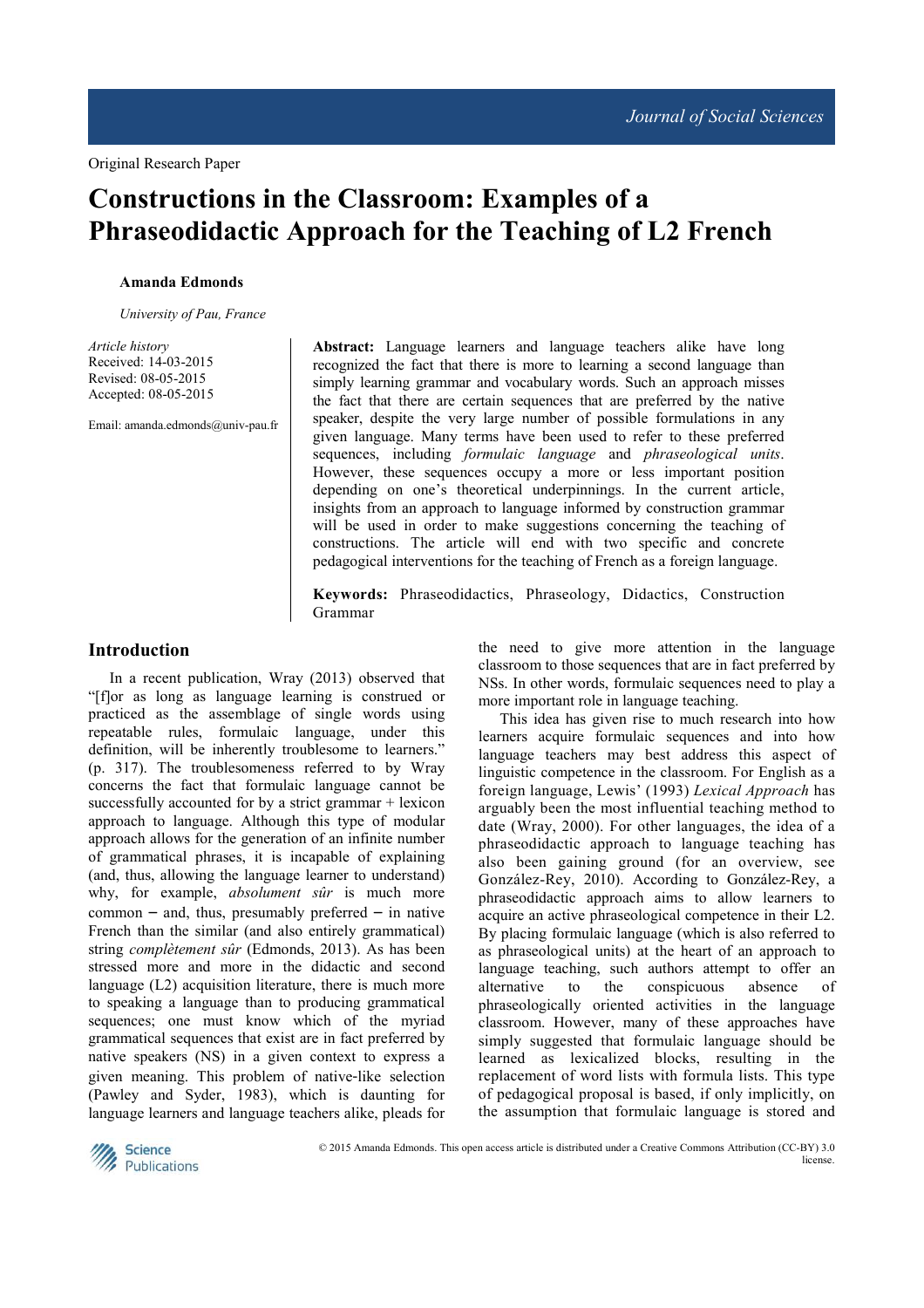retrieved whole from memory, effectively functioning, from a psycholinguistic point of view, as a single word. Although there is indeed evidence to show that formulaic language is processed more quickly than matched non-formulaic sequences (Swinney and Cutler, 1979; Conklin and Schmitt, 2012), recent developments in largely usage-based approaches to linguistics may also provide a solid theoretical grounding for new reflections on phraseodidactics. Among these is Construction Grammar.

Construction Grammar is a label that covers several different related approaches, including Unification Construction Grammar (Fillmore *et al*., 1988), Cognitive Construction Grammar (Goldberg, 1995; 2006) and Radical Construction Grammar (Croft, 2001). These cognitively, functionally and usage oriented approaches share several basic tenets (Schulze and Penner, 2008), including:

- The basic unit of linguistic representation is the grammatical construction, where *grammatical construction* refers to any form-function pairing
- Form and meaning are considered to be nonmodular
- The constructions of any given language are organized into a structure

Coming back to the first point, the notion of *construction* covers a large and heterogeneous set, ranging in both size (from individual words to much longer stretches of language) and abstractness. Abstractness here refers to the lexical specification of different constructions. Thus, certain constructions (especially ones that we use with sufficient frequency) will be fully lexically specified. For instance, for a language teacher, a string such as *the verb* may be a fully lexically specified construction, because language teachers often talk about parts of speech. For a math teacher, however, such a string is not expected to be particularly frequent and, as such, probably does not constitute a lexically specified construction, instead being an example of a more abstract, open slot construction: *the* + N. Moreover, either of these constructions (fully lexically specified or including an open slot) may be embedded in an even larger – and even more abstract – transitive construction: SUBJ + V + OBJ (e.g., *John saw the dog*). Within a construction grammar approach, the analyst and the teacher can choose to work at any  $-$  or all  $-$  of these levels, thus doing away with a strict grammar-lexicon opposition and opening the door to the study – and the teaching – of language systems in a more integrated (i.e., less modular) manner.

Moreover, for the language teacher, this type of approach allows for pedagogical applications that can

complement the approach often adopted for formulaic sequences and which relies on simple memorization. More specifically, given that this approach recognizes abstract constructions at several levels throughout a language system, language teaching based on construction grammar principles can indeed target the memorization of fully lexically specified strings (e.g., *the verb*), but it can also take more abstract constructions as teaching targets. In such a case, the language teacher can work with learners to identify and understand the pairing between the form of the construction and its meaning. After identifying the construction and discussing its meaning, the teacher may ask learners to work on the generalization of the construction to additional appropriate forms. The advantage that such an approach has over one that is based wholly on memorization is two-fold. First, such an approach has the potential for generalization beyond tokens that are taught. Thus, if constructions are our teaching targets, the learner should be able to improve his phraseological competence without having to memorize countless individual instantiations of the construction in question. Second, in teaching learners to understand the formfunction connections, we are hopefully allowing for them to construct their own meaning instead of relying on lexicalized blocks. As pointed out by Chini (2001), but also by Myles *et al*. (1998) and Holme (2010a; 2010b), reliance on lexicalized blocks can lead to a short-circuiting in the learner's construction of meaning, insofar as the learner is using blocks that they are incapable of modifying in order to match their own personal message and communication needs.

In what follows, I will begin by reviewing work done on constructions within L2 acquisition before turning to the few proposals for the teaching of an L2 relying on concepts from Construction Grammar. This will be followed by a presentation of two examples of pedagogical applications for the teaching of L2 French that find their inspiration in insights provided by a construction grammar approach to language.

# **L2 Acquisition of Constructions**

To date, there have been relatively few attempts at examining the acquisition of an L2 from the perspective of Construction Grammar. Those that have adopted an explicitly construction grammar approach have, generally speaking, set out to determine whether non-native speakers (NNS) also have constructions in their L2. The question of 'having' constructions is essentially a psycholinguistic one. In other words, do constructions have a psychological reality in nonnative language systems? If this question is being posed for NNSs, it is at least in part because there is mounting evidence in favor of the construction as a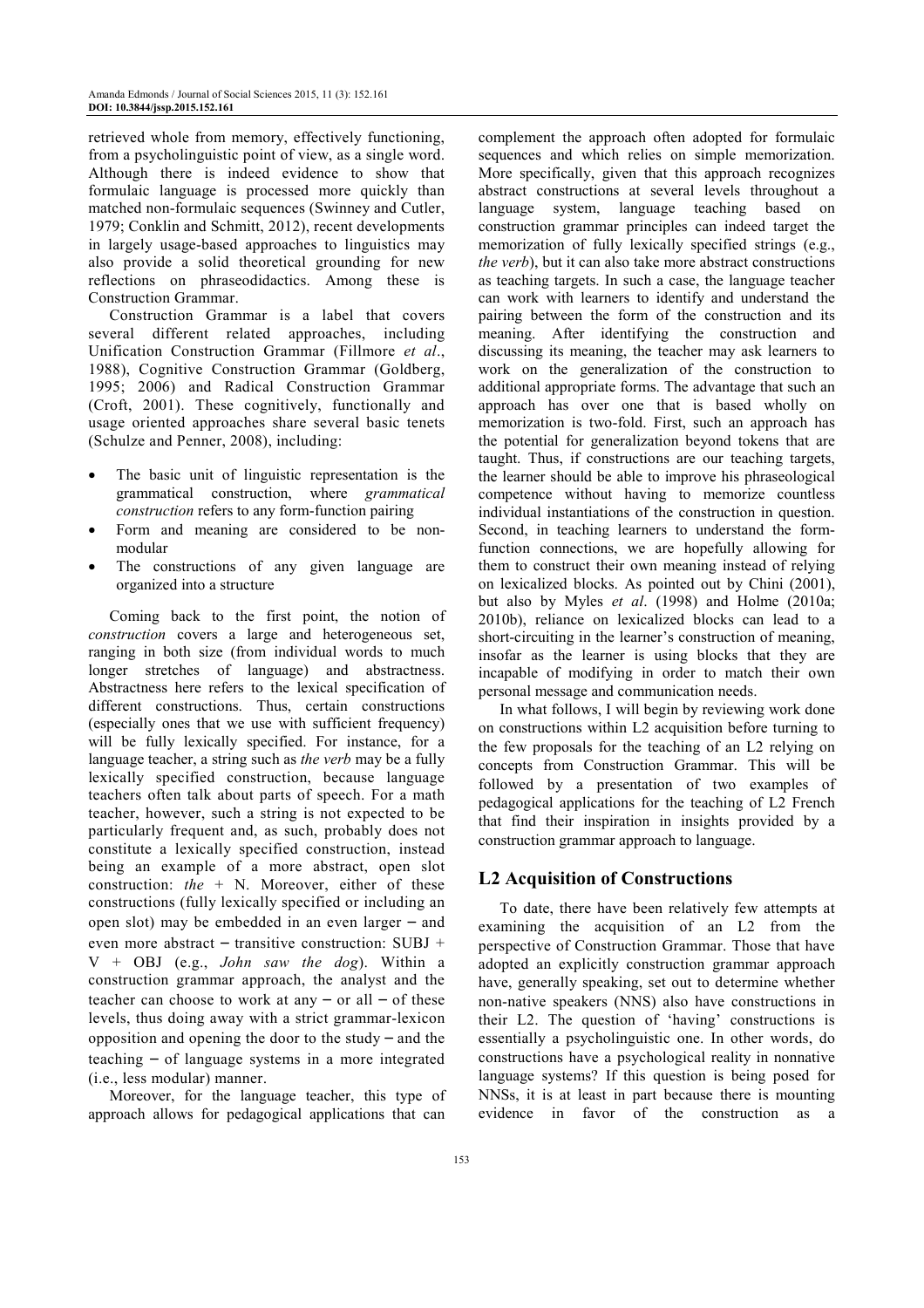psychologically real entity for NSs. Goldberg (2006), for instance, reviews numerous priming studies that have demonstrated that a construction such as the passive primes other passives. These findings lead Goldberg to conclude that "constructions can be primed, which means that the level of generalization involved in argument structure constructions is a useful one to acquire" (p. 125). In addition to priming studies, research with NSs has attempted to determine how NSs perceive semantic sameness, according to verb classes or constructions. Bencini and Goldberg (2000) presented participants with 16 sentences involving four verbs, each of which appeared in four different argument structure constructions. Participants were instructed to sort the cards into four piles according to overall meaning. Results from this experiment showed that seven participants sorted on the basis of verbs, six on the basis of constructions and the remaining four produced mixed sorts. The authors argue that verb-based sorting should be more perceptually salient and that, for this reason, the fact that construction-based sorts accounted for so many of the responses is significant.

Researchers interested in L2 acquisition from the point of view of Construction Grammar have used studies with NSs as a starting point in their attempt to determine whether constructions are real for L2 speakers. In particular, there have been many reproductions of the sorting study conducted by Bencini and Goldberg (2000). These studies have demonstrated that German speaking learners of English (Gries and Wulff, 2005), Chinese speaking learners of English (Liang, 2002; Goldberg, 2006) and Spanish speaking learners of English (Valenzuela Manzanares and RojoLópez, 2008) produce more construction-based sorts than verb-based sorts. Moreover, Liang found that construction-based sorts increased with proficiency. These results have been interpreted as evidence of the psychological status of constructions in the mind of the L2 learner.

This conclusion has found further support in priming corpus-based studies. The processing of constructions by L2 learners of English has been investigated by Gries and Wulff (2005; 2009), who found evidence suggestive of construction-based priming. Valenzuela Manzanares and RojoLópez (2008) conducted corpus-based analyses of learner writing, which allowed them to identify a certain number of constructions. The results from a final acceptability judgment task were argued by the two authors to show the influence of "exemplar-specific constructional information" (p. 222). These results suggest that despite no explicit teaching that targets constructions, learners of an L2 are honing in on constructions and building representations of them.

It would seem then that the input received by L2 learners is sufficient to allow for them to build representations of constructions in their L2. A 2009 special issue published in *The Modern Language Journal* examined precisely this topic. The issue was devoted to input and L2 construction learning and revealed several relevant findings concerning the type of input helpful in the acquisition of constructions in an L2. In particular, it appears that both low- and high-variance input play important, and apparently complementary, roles in acquisition (Boyd and Goldberg, 2009). Low-variance input appears to be key in initial constructional category induction (Ellis and Ferreira-Junior, 2009). In other words, learners are better able to induce a construction if they are exposed to input in which a single proto-typical exemplar of that construction is present. On the other hand, high-variance input, which is input in which a large number of different token types instantiate a single construction, was shown to play a role in the generalization of a construction in the studies presented by Collins *et al*. (2009) and McDonough and Kim (2009). In describing this finding, Boyd and Goldberg write that "[a]s type frequency goes up, it becomes increasingly clear to learners that existing item-based constructional schemas can be generalized. This leads to the development of progressively more abstract representations, which can be deployed to produce and understand utterances that were not present in the input." (p. 420). A final finding of importance from the literature on the interaction between input and construction learning concerns cue validity. More specifically, Goldberg (2006) discussed the predictive value of verbs versus constructions for sentential meaning. Although both verbs and constructions can be good cues for meaning, this is not always the case. For example, verbs that appear in many constructions do not tend to have high cue validity. Goldberg reasons that "[s]ince most verbs appear in more than one construction with corresponding differences in interpretation, speakers would do well to learn to attend to the constructions." (2006, p. 106). Thus, verbs are not always good (or sufficient) indicators of sentential meaning, which implies that learners would do well to attend to the constructions in which they occur.

# **Constructions in the L2 Classroom**

To the best of my knowledge, the only published accounts of attempts at applying a construction-based perspective to the L2 classroom have been couched in a Cognitive Linguistics framework (e.g., de Knop and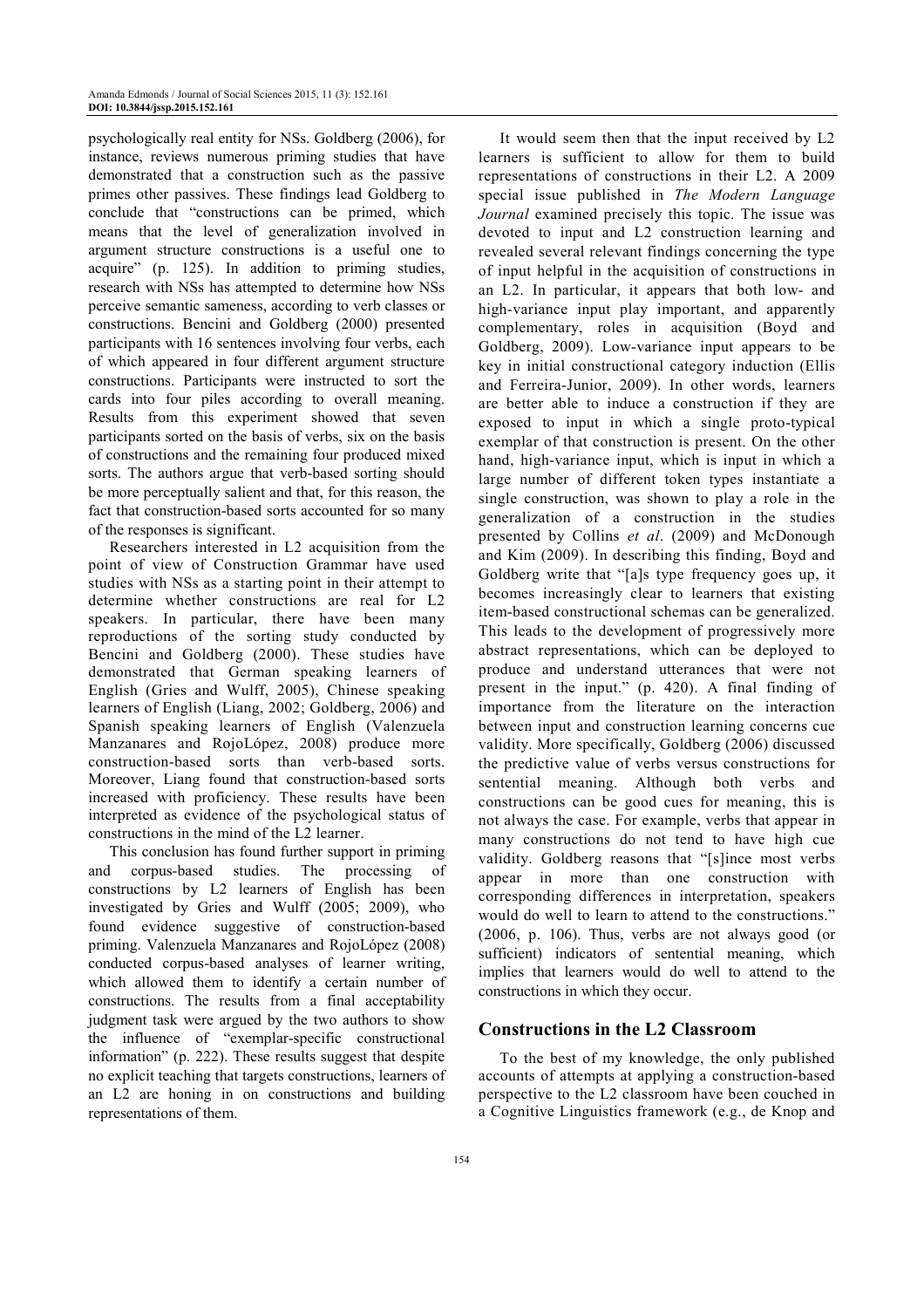de Rycker, 2008; Holme, 2010a; 2010b). In this section, I will concentrate on the two articles by Holme. In these two articles, Holme reflects on using construction grammar principles in order to develop a pedagogical model. Moreover, in Holme (2010a), the author reports the results of an intervention study. The study involved two treatments based on Construction Grammar and Cognitive Linguistic principles with groups of 16- and 17-year-olds studying English in Hong Kong. Each class had approximately 30 students and was compared to a control group. Holme identified his goals for the interventions as follows: "(1) Ensuring sufficient usage [of constructions] to foster entrenchment and relatedly; (2) encouraging to students to explore constructions as multiple tokens of a type" (2010a, p. 362).

Each intervention lasted four weeks with three hours of the intervention provided per week. In teaching constructions, Holme generally respected the following four-step progression: (a) construction specification (i.e., identifying the construction), (b) construction reproduction (e.g., using substitution tables in order to explore the meaning of the construction), (c) reinforcing meaning through conceptualization (e.g., using imagery) and finally (d) representing the construction's category meaning (e.g., students were asked to identify a prototype for a construction and to give it visual representation). The results from the two interventions showed that those learners who received a construction-based instruction showed some learning of the constructions targeted and showed overall more accurate writing. The finding that a construction-based intervention led to more accurate writing on the whole is especially exciting, as this suggests that the impact of the teaching went beyond the specific constructions targeted for instruction. The implementation of such an approach in L2 teaching would thus seem to merit our attention. In the following section, I attempt to contribute to this line of reflection with a description of two pedagogical interventions informed by construction-based reflections for a language that has not received much attention in this field, namely L2 French.

#### **Constructions in the L2 French Classroom**

Both interventions described were conceived for learners at a level B1 (intermediate level learners). In both cases, the interventions target constructions that should be at least in part familiar to the learners. In other words, the proposed interventions do not aim to present entirely novel material, but rather to enhance and to extend already existing knowledge (i.e., it is expected that for each example, certain tokens may be

known by the learners and perhaps even constitute lexicalized blocks, that is, fully lexically specified constructions). The goals for the two examples are somewhat different. For example one (constructions for expressing feelings), the objective is to guide learners to recognize two related constructions and then to explore other tokens that can be used in those constructions in order to lead learners to a more schematic – and generalizable – knowledge of the constructions in question. In the second example, the goal is to take a low cue validity verb – *rappeler* – and to explore a set of the constructions in which it can participate, with an examination of the subsequent changes in meaning and form from one construction to another. Although the approaches adopted and the final goals differ between the two examples, in both cases, the first two steps outlined by Holme (2010a) in his intervention study are respected: A first phase in which the teacher and learners work together to specify the construction is followed by a second phase of construction reproduction. Moreover, both examples serve to demonstrate how a teacher of French might respect Holme's suggestion that "[t]eachers should not be making decisions about whether to teach lexis or grammar so much as exploring how lexical meanings interface with grammatical ones, or teaching along the lexico-grammatical continuum" (2010b, p. 130).

#### *Example 1: Feeling + avec/de + Person/thing*

The first example will target two related open-slot constructions used in the expression of a feeling one person has towards a second person or thing. It should be noted that teaching the phraseology of emotion vocabulary in L2 French has already received considerable attention, including the publication of a valuable teaching manual (Cavalla and Crozier, 2005). The approach developed here is intended to complement this previous research. Whereas Cavalla and Crozier's book presents lexical patterns emotion by emotion, the current approach advocates drawing the learner's attention to construction patterns that cut across different emotion words. For this particular example, it is the association of the feeling with the following preposition that will constitute the targeted construction. Examples of the two constructions are shown in (4) and potential feelings or states are specified for each.

(4) Feeling + *avec* + person/thing  *a. gentil* 'nice'  *b. méchant* 'mean'  *c. aimable* 'amiable' Feeling  $+de$  + person/thing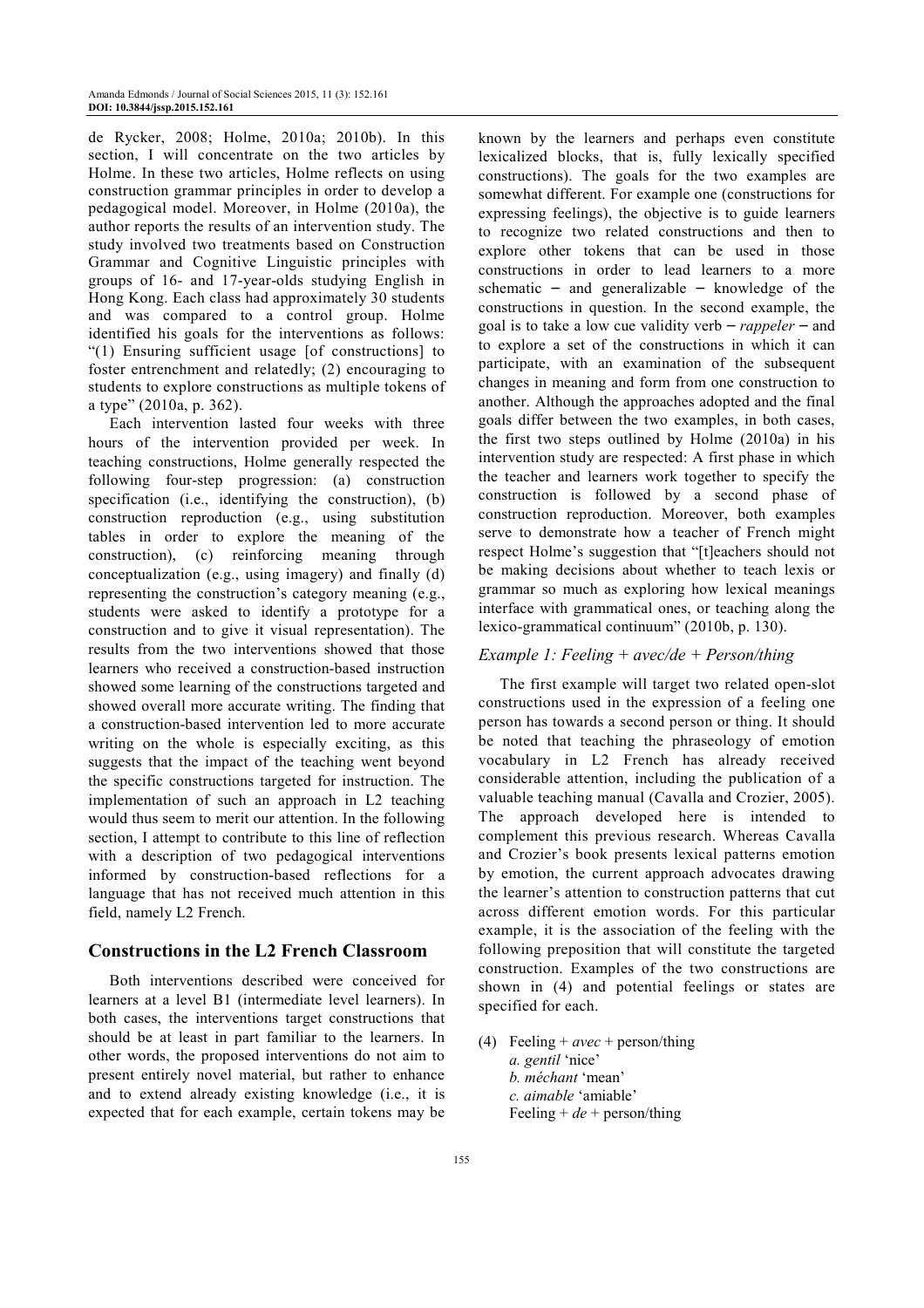*a. peur* 'afraid'  *b. honte* 'ashamed'

 *c. pitié* 'pity'

Prepositions tend to be considered an unruly part of a language system, not particularly amenable to explanation or to teaching beyond simple memorization. In the two constructions selected, the prepositions play a key role in constructing meaning: Whereas the first construction (with the preposition *avec* 'with') describes a transient feeling that person 1 feels towards person 2 or towards a thing (during a particular action or event, for example), the feeling described in the second construction has the potential to concern a more durable emotion (with the preposition *de* 'of'). This change in meaning is hypothesized to be linked to the change in preposition, as parallels with the same two prepositions can be found elsewhere in French. The goal of this intervention then is to lead learners to develop an understanding of these two constructions – meaning an understanding of their form and function – which is then intended to allow them to generalize the constructions to other appropriate feelings. In what follows, I will describe in detail how a teacher may first help learners to identify the form and function of the constructions under study (construction specification phase), followed by how a teacher might then work on leading learners to generalize this new form-function pairing to new tokens (construction reproduction phase).

The purpose of the construction specification phase is to work with learners to recognize the existence of the targeted constructions and to identify both the form and the function associated with them. For the particular case at hand, the teacher might first ask learners to brainstorm words for feelings in French. Working first on the specification of the form of the constructions, learners can be asked to create sentences with each feeling. Learners will then be asked to share their productions, feeling by feeling, with the teacher noting the learner

suggestions on the board and making corrections where necessary. Note that depending on the feelings mentioned by the learners, other constructions related to the two target constructions may be identified, such as *feeling* + *par* + *person/thing* (*dégoûté par quelqu'un/quelque chose*' disgusted by someone/something') or *feeling* + *contre* + *person/thing* (*en colère contre quelqu'un/quelque chose*' angry at someone/something'). At this point, the teacher and learners can work together to group feelings by construction, with the teacher specifying that the remainder of the work will concentrate only on *feeling + avec + person/thing* and *feeling + de + person/thing*.

At this point, the construction specification phase turns to an examination of the function of each construction. Looking only at the learner-generated examples including *de* or *avec*, the teacher will then ask the class to make hypotheses concerning how to predict which type of feelings can be used with each preposition, with hypotheses being recorded on the board. Learners are expected to notice that the emotions expressed in the first construction (with *avec*) are more transient, whereas those in the second construction (with *de*) have the tendency to be more enduring. This work may be facilitated by providing learners with examples of certain tokens, as has been done for *gentil avec* 'nice to' and *peur de* 'afraid of' in Table 1.

These examples have been selected with the intention of highlighting the more transient nature of *avec* (note the presence of temporal specification with respect to the emotion of niceness in each example). Of course, *gentil avec* can be used to express more durative emotions, just as *peur de* can be limited in time. The purpose here, however, is to first aid learners in establishing basic patterns, which explains why no such examples are provided in this initial stage. All examples were taken from the French portion of the Web-As-Corpus Kool Yinitiative (WaCky), which constitutes a freely accessible, 1.6 billion word corpus constructed from the Web (for details, see Baroni *et al*., 2009).

Table 1. *Corpus Examples of Two Constructions*.

| Gentil avec                                                                                          | Peur de                                                                                                                                                                                      |
|------------------------------------------------------------------------------------------------------|----------------------------------------------------------------------------------------------------------------------------------------------------------------------------------------------|
| quand le serveur de free sera gentil avec moi, je mettrai<br>des tas de photos en ligne              | il [l'animal] a ensuite peur de la mort, tout comme l'homme                                                                                                                                  |
| 'when the modem from Free is nice to me, I'll put a bunch<br>of pictures online'                     | 'it [the animal] is moreover afraid of death, just like man'                                                                                                                                 |
| la maîtresse a été gentille avec toi aujourd'hui ?<br>'was the teacher nice to you today?'           | Je veux dire à tous les Français qui ont peur de l'avenir<br>[] que je veux les protéger<br>'I want to say to all the French who are afraid of the<br>future [] that I want to protect them' |
| vous avez été gentils avec vos parents cette année<br>'you have been nice to your parents this year' | sa mère était une grande voyante, et avait peur de tout tout le temps<br>'her mother was a great psychic reader and was afraid of everything<br>all the time'                                |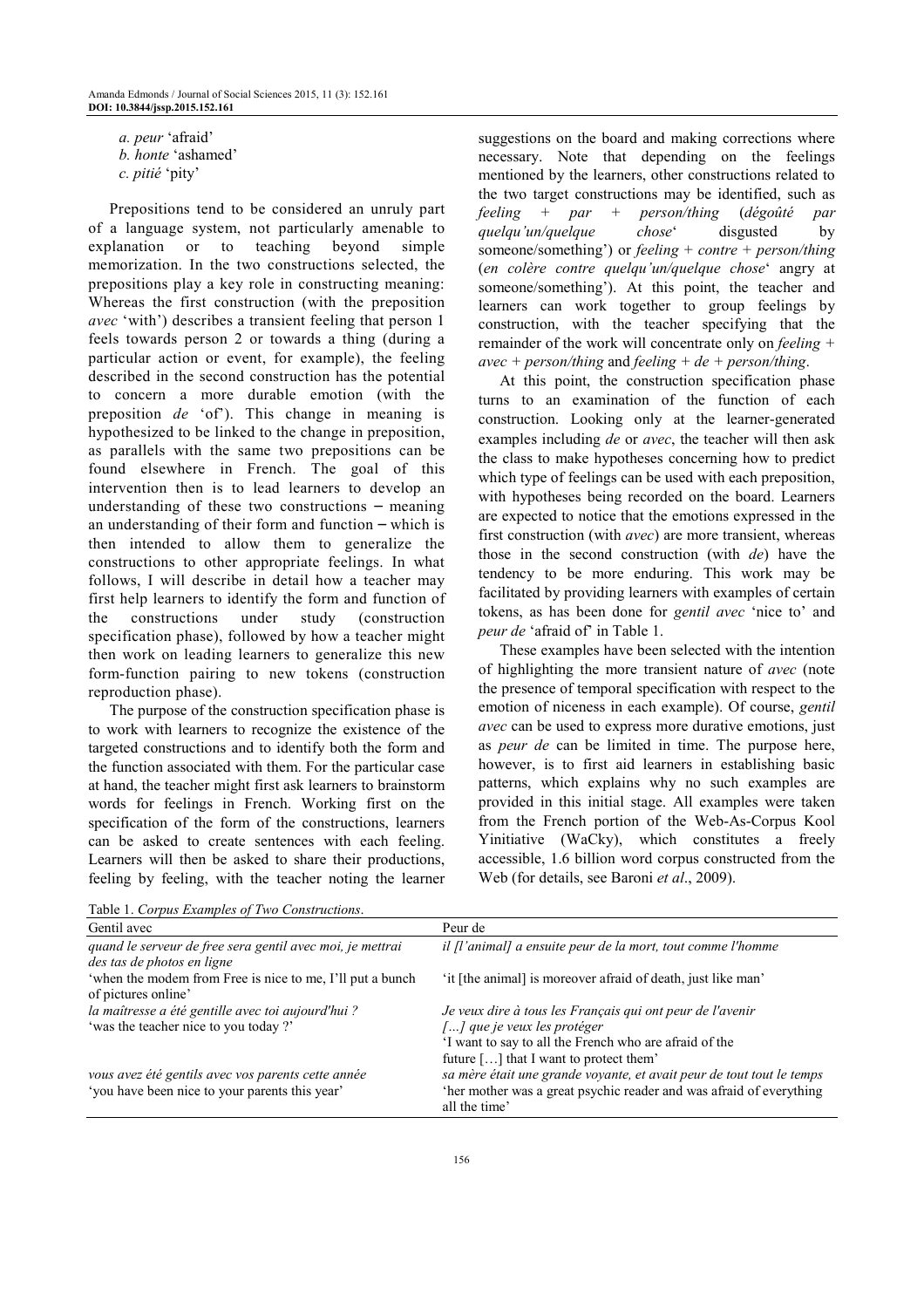After this observation has been made, work on generalizing the new constructions will be undertaken (construction reproduction phase). Such work can take various forms, including but not limited to receptive selection tasks, the creation of substitution tables, gap-fill exercises, corpus-based exercises, etc. In all cases, the idea is to present the learners with new feelings and new contexts with regards to which they are required to use their knowledge of the two constructions in order to generalize beyond examples already examined in class. Finally, once the learners have a grasp on the difference between these two similar and related constructions, the teacher can use this understanding to discuss other examples concerning the prepositions found in these constructions, such as *être capable de* 'to be capable of,' where the use of *de* also tends to make reference to a durable quality.

#### *Example 2: The Verb* Rappeler

Whereas in the previous example, I attempted to demonstrate how one might target a particular construction (or set of constructions) in the L2 French language classroom with a view to generalization, in this second example, I will provide some ideas as to how construction-grammar insights may inform the teaching of words that have low cue validity. As remarked by Goldberg (2006), verbs can be very good indicators of sentential meaning. In such a case, we can speak of verbs with high cue validity. However, most verbs are used in more than one construction and certain verbs are used in many different constructions. For this latter group, the verb is less useful in

predicting sentential meaning, making it a low cue validity verb. It is precisely in such situations that Goldberg suggests that construction learning will be of particular importance. From an L2 perspective, learners are generally confronted with many low cue validity verbs early on, as many of the most frequent verbs of a language are also used in multiple constructions. Although the learner may have the impression that he or she 'knows' the verb in question, chances are that they have only partial knowledge of the different form-function pairings in which it can be involved. In the following example, I attempt to show how a teacher might take a low cue validity verb as a starting point in order to elaborate a series of constructions around that verb. The example that will be given concerns the verb *rappeler*, meaning, among other things, 'to recall', 'to remind', 'to telephone again' and 'to remember'.

The first step in developing the pedagogical intervention described here involved a small-scale corpus-based investigation into the use of *rappeler* in the French portion of the WaCky corpus (Baroni *et al*., 2009). The goal of this investigation was to determine in which constructions *rappeler* is most frequently used in French more generally; this information was used to guide pedagogical decisions concerning the constructions to target (cf. O'Connor Di Vito, 1991). Thus, the first 200 occurrences of *rappeler* were analyzed according to the constructions each represented. Five constructions were identified, as shown in Table 2, of which three accounted for 97.5% of the total occurrences analyzed.

Table 2. *Frequency of constructions involving* rappeler

| Table 2. Trequency of constructions involving rappeler |                                                                                  |     |  |  |
|--------------------------------------------------------|----------------------------------------------------------------------------------|-----|--|--|
| Construction                                           | Example                                                                          | #   |  |  |
| $Person + rappeler + person$                           | quand Il rappelle à Lui un être cher à Son serviteur                             |     |  |  |
| or animal $(+\dot{a} +$ person)                        | 'when He calls back to Him a person cherished by His servant'                    |     |  |  |
| Person + se rappeler + que                             | Haroutioun se rappelle que le patriarche arménien de Constantinople,             | 4   |  |  |
|                                                        | Monseigneur Zaven, a été évêque de Diarbékir avant la guerre                     |     |  |  |
|                                                        | 'Haroutioun remembers that the Armenian patriarch of Constantinople,             |     |  |  |
|                                                        | Monseigneur Zaven, was Bishop of Diarbékir before the war'                       |     |  |  |
| Person + se rappeler +                                 | Il suit très fidèlement le texte de Jacob et Wilhelm Grimm et il enrichit        | 20  |  |  |
| someone or something                                   | chaque péripétie de mille digressions. Ainsi retrouve-t-on, si l'on se           |     |  |  |
|                                                        | rappelle cette histoire, la tartine de confiture,                                |     |  |  |
|                                                        | He follows the text of Jacob and Wilhelm Grimm very faithfully and               |     |  |  |
|                                                        | he expands on each episode with thousands of digressions. In such a              |     |  |  |
|                                                        | way do we find, is we remember this story, the bread with jam,'                  |     |  |  |
| Person/something $+$                                   | Le très intéressant texte d'Anne Dufresne rappelle que l'accès à l'information   | 83  |  |  |
| rappeler $(+ \dot{a} +$ person)                        | disponible se fait au travers d'un certain nombre de filtres                     |     |  |  |
| $+ que$                                                | 'The very interesting text by Anne Dufresne reminds us that access to            |     |  |  |
|                                                        | available information occurs across a certain number of filters'                 |     |  |  |
| Person/something $+$                                   | Ce nom me rappelle six années de ma tendre enfance                               | 92  |  |  |
| $rappeler + something$                                 | This name reminds me of six years of my early childhood'                         |     |  |  |
| $(+\dot{a} +$ person)                                  | Par sa décoration, la tour rappelle la tour Nord de la Cathédrale.               |     |  |  |
|                                                        | 'The decoration of the tower reminds one of the Northern tower of the Cathedral' |     |  |  |
| Total                                                  |                                                                                  | 200 |  |  |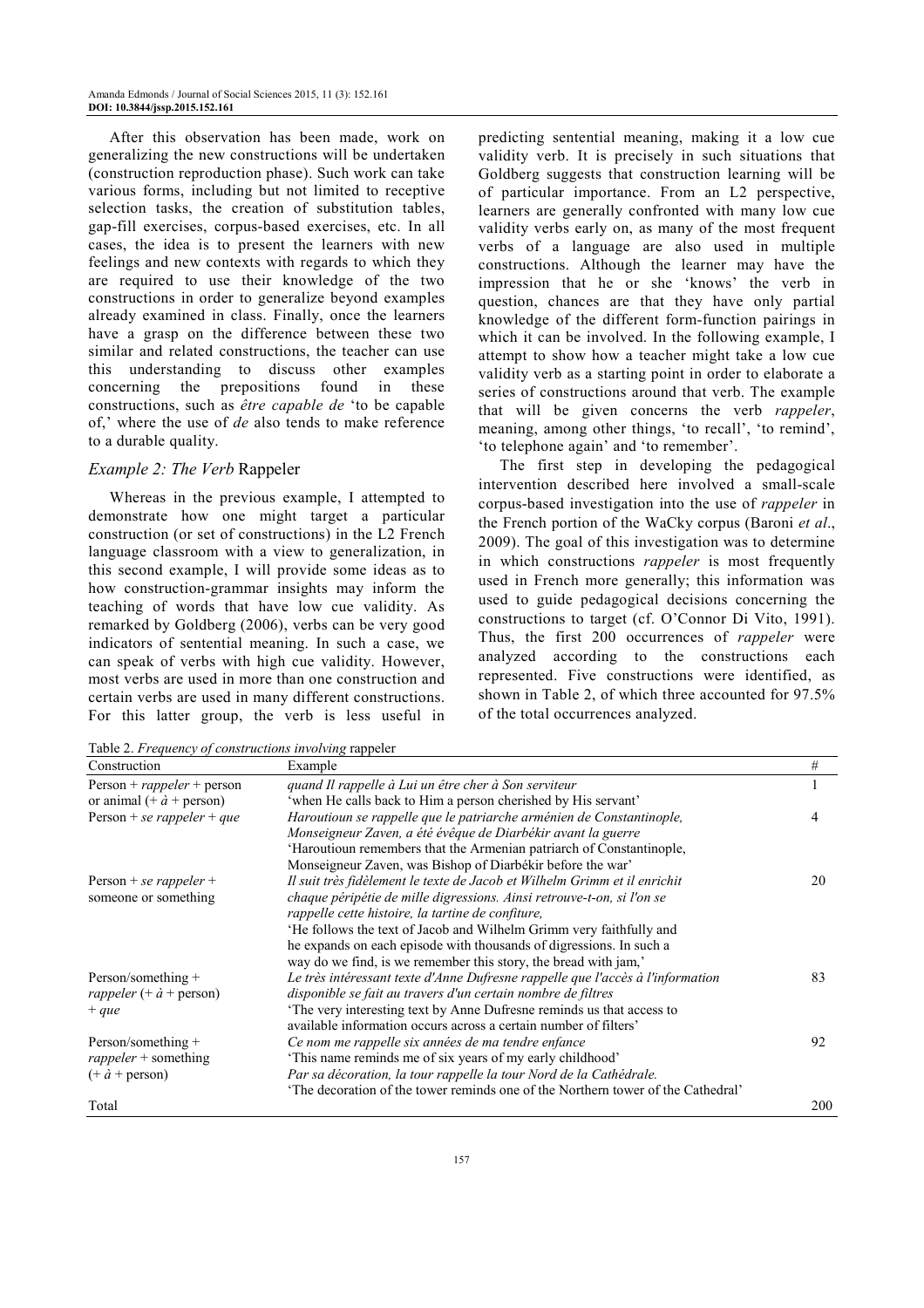Frequency of occurrence was used as a first selection criterion in selecting the target constructions for the pedagogical intervention to be developed. In this way, the first two constructions, for which only a total of five occurrences were found, were set aside, leaving us with three constructions. Two additional constructions were selected for study, bringing the total number of targeted constructions to five. These two additional constructions, which involve the verb *rappeler* in the sense *to call back (on the telephone)*, were not attested in the small corpusbased study, a gap which is probably due to the fact that this particular use of the verb *rappeler* is largely limited to oral expression and most often when the two parties are already on the phone. It is thus not surprising that no examples were uncovered in a web-based corpus. This use, however, is arguably of interest to learners of L2 French, which is why constructions 1 and 2 (Table 3) were included in the current proposal.

In the construction specification phase, attention will first be focused on the four constructions presented in Table 3 (the fifth construction – Person/something + *rappeler* (+  $\dot{a}$  + person) + *que* – will be introduced later in the intervention). A small corpus of six examples, also provided in Table 3, will be used in this first phase.

To begin, learners will be given a card on which is written RAPPELLE. Working in small groups, they will be asked to create as many sentences as they can using this word. The sentences that are suggested will be written on the board. At this point, the teacher will distribute to each group a set of 11 additional cards on which will be written the other words in the six sentences shown in Table 3: *je, me, te, on, se, cette, mes, decision, chanson, fille, vacances*. The learners will be asked to create as many acceptable sentences as they can with these new words (plus *rappelle*). These proposals should minimally include the examples in Table 3 (although more are possible). Once again, the sentences created will be added to the board. At this point, learners will be asked to work together in small groups in order to study the resulting corpus of examples and to group sentences according to same overall meaning. Each small group will have to justify their decisions, explaining why they categorized certain examples together. Once the entire class has discussed and agreed upon a categorization of the examples, each category will be described with a schema (i.e., the open-slot constructions provided in Table 3). In order to elaborate the construction together, for each category, the class will be asked how many elements are necessary for expressions belonging to the category in question. For examples such as *je te rappelle* 'I'll call you back,' learners (with the help of the teacher) will be expected to observe that two elements  $-$  in addition to the verb *rappeler* – are necessary. The learners will then be asked to reflect on how to characterize these elements a does each refer to a person? a thing? an animal? When the direct object is expressed with a full noun instead of with a pronoun, is a preposition necessary? For the category of examples including *je te rappelle* (construction 1), learners are expected to recognize that each example involves two people: One who makes the call and a second who receives it and that this second person is not introduced with a preposition (unlike, for example, the synonym *telephone* 'to phone'), resulting in the schema *Person 1 rappelle person 2*.

Once the form of the basic construction has been specified for each of the first four categories, the teacher and learners must work together to specify the function and meaning of each construction. A first step in this process may ask learners to reflect on whether the use of these constructions is determined by context, with the expectation being that they will recognize that constructions 1 and 2 are generally used orally and on the telephone. In terms of working on meaning and function together, the teacher may ask learners to compose short scenarios in which the use of each construction would be appropriate. The teacher can begin by providing the learners with an example scenario for one of the constructions to use as a model and then ask them to compose, in their small groups, similar scenarios for the four constructions. For construction 1, an example of a scenario is provided in Fig. 1.

Table 3. *Corpus for presentation of constructions involving* rappeler

| #             | Construction                                                          | Corpus                                     |
|---------------|-----------------------------------------------------------------------|--------------------------------------------|
|               | Person $1 + rappeler + person 2$                                      | Je te rappelle                             |
|               |                                                                       | 'I'll call you back (on the telephone)'    |
| $\mathcal{L}$ | Person (plural) + se rappeler                                         | On se rappelle                             |
|               |                                                                       | 'We'll call each other (on the telephone)' |
| 3             | Person + se rappeler + someone/something                              | Je me rappelle cette décision              |
|               |                                                                       | 'I remember this decision'                 |
|               |                                                                       | Je me rappelle cette fille                 |
|               |                                                                       | 'I remember this girl'                     |
| 4             | Person/something + <i>rappeler</i> + something $(+ \dot{a} +$ person) | Je (te) rappelle cette decision            |
|               |                                                                       | 'I remind (you) of this decision'          |
|               |                                                                       | Cette chanson me rappelle mes vacances     |
|               |                                                                       | 'This song reminds me of my vacation'      |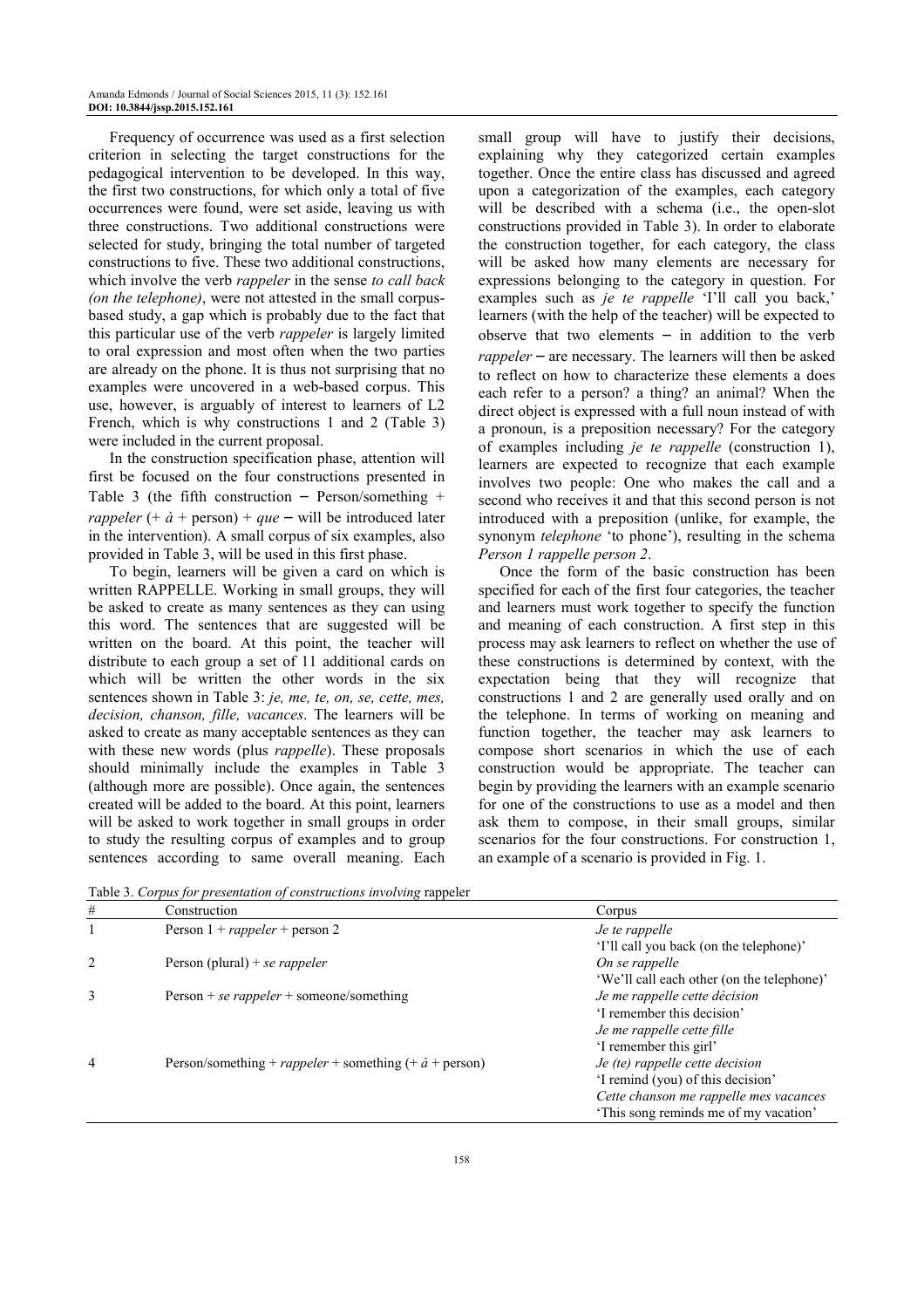Person $1 + rappeler + person 2$ Personne 1 et personne 2 parlent au téléphone. La conversation n'est pas finie, mais personne 1 doit raccrocher. Personne 1 dit à personne 2 : je te rappelle

'Person 1 and person 2 are talking on the telephone. The conversation is not finished, but person 1 must hang up. Person 1 says to person 2: I'll call you back'

Fig. 1. Example scenario for construction 1

This work on the form-function connections associated with each construction provides the teacher with the occasion to show learners how a construction can force a meaning that may not appear to be present in a lexical item at the outset. Within the context of the current pedagogical intervention, the teacher can address this point with the example *on se sms*? ('we'll send each other a text message?'). After writing this example on the board, learners would be required to identify the construction used in this sentence and to relate it to the constructions in which *rappeler* can be found. In this case, learners are expected to remark that the noun *SMS*  'text message' is inserted into a slot generally reserved for verbs in construction 2. From there, the teacher would ask learners to explain the meaning of this question in their own words. The expected answer would recognize that this question is interpreted to mean that the two people will contact each other via SMS, despite the fact that SMS is not a verb in French. Thus, it is only thanks to the use of construction 2 (Person (plural) + *se* V) that the noun *SMS* is imbued with the meaning of reciprocal communication, thus showing the important role that can be played by constructions in building meaning.

After establishing the form and function of the first four constructions, the focus of the intervention moves to the construction reproduction phase. One approach in this phase could ask learners to use the constructions themselves, with some specific substitutions or additions imposed by the teacher. In terms of substitutions, learners may be asked to create examples for each construction using the subject *Je* 'I', in which case learners are expected to observe that the first person singular – and, indeed, any semantically singular subject – is strange in construction 2 because of its reciprocal meaning. As concerns additions, the teacher may ask the learners to attempt to create examples of each construction in which the complementizer *que* has been added after the verb and to determine whether the resulting structure is possible. Learners should note that this is not possible in constructions 1 and 2, where *rappeler* obligatorily takes a direct object, whereas it is possible in constructions 3 and 4, where the subordinate clause introduced by *que* can replace the direct object. At this point, the teacher would need to point out that

Person/something + *rappeler* (+  $\dot{a}$  + person) + *que*, the fifth construction targeted in this intervention, is a particularly frequent construction for the verb *rappeler*.

Finally, learners may be asked to further appropriate the five new constructions in which *rappeler* appears by comparing them to how related verbs such as *se souvenir* 'to remember'*, appeler* 'to call'*, telephone* 'to telephone' are expressed. The goal is for learners to determine whether verbs with similar meanings are used in similar constructions and, if not, in what constructions these new verbs appear. For this phase, the teacher may either provide the learners with a set of examples from which to work or may ask students to consult a corpus directly. Such an approach can be either deductive, whereby the learners would start with the hypothesis that each new verb is used in the same constructions as *rappeler* and they would have to check this hypothesis against corpus evidence, or inductive, in which examples of each new verb would be examined by learners and grouped according to construction, thus identifying the constructions in which appears each verb (Chambers, 2005). Once learners have determined how the constructions in which *rappeler* appears to differ from, for example, those in which *téléphoner* appears, the teacher would then ask learners to create their own examples for each of these constructions.

#### **Discussion and Conclusion**

If Construction Grammar has become a force to be reckoned with in the field of linguistics, its impact in the field of L2 didactics remains, for the moment, less pronounced. Apart from the volume edited by de Knop and de Rycker (2008) and the two articles by Holme (2010a; 2010b), few attempts have been made to demonstrate the interest that construction-grammar insights can hold for language teachers. In the present article, I have attempted to contribute to this field of inquiry by providing two examples of pedagogical applications informed by Construction Grammar. My aim was twofold. First, I hoped to extend the current constructiongrammar informed reflection to French, a language that has not received much attention in this discussion. Second, I intended to demonstrate how findings from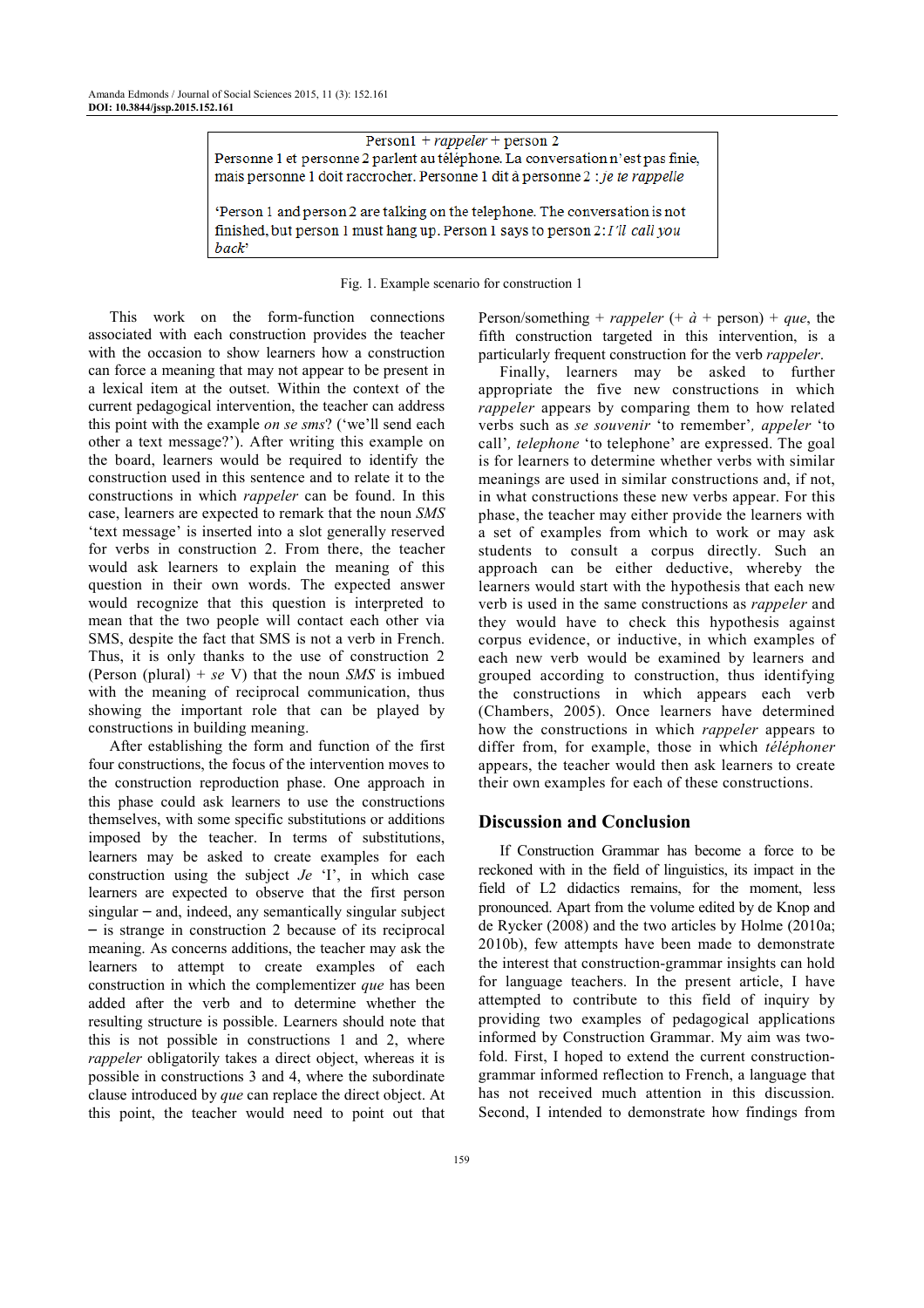the psycholinguistic literature concerning constructions for NSs and NNSs alike may inform pedagogical decisions. To this end, I presented two concrete pedagogical applications. In the first case, the goal was to move from what was hypothesized to be a small set of fully lexically determined constructions to a more schematic, abstract and especially generalizable knowledge of constructions used in discussing feelings. After having identified and defined the targeted constructions with the learners, it was suggested that this goal could be accomplished by exposing learners to a wide variety of new lexical items, showing them  $-$  and inciting them to test this themselves  $-$  that many different lexical items could enter into the identified constructions. As shown in the L2 research on input and constructions, providing learners with input showing a large number of token types for a given construction (i.e., high variance input) is essential for generalization of constructions. It is precisely this generalization that was targeted in this example and that Holme (2010a) concludes to be particularly important in L2 teaching: "Constructions need to be explored more from the perspective of their schematicity and less from that of their existence as fixed expressions."

In the second example developed, the goal was somewhat different. This time, a single verb was selected. The verb in question – *rappeler* – occurs in a variety of constructions in French, of which five were identified as being of particular relevance for learners at a B1 level. The goal of this intervention was essentially to aid the learner in building up constructions around this particular verb. Given that *rappeler* can occur in numerous constructions, it is essential that learners understand that this verb does not have a single, immutable meaning, regardless of context. Instead, the goal was to lead learners to understand that meaning changes as a function of construction and that these constructions may ultimately be better indicators of overall sentential meaning that the single verb *rappeler*. The importance of the construction in overall meaning was particularly clear in the final step of the pedagogical intervention, which involved exploring how other verbs also enter into some (but not all) of these same constructions. For both interventions detailed in this article and for other such constructionbased approaches to language teaching, the goal is to allow learners to build up constructions and to generalize them in their L2. Tomasello *et al*. (1998, p. 433) would refer to this goal simply as linguistic competence, as for him "[l]inguistic competence is nothing more or less than competence with the constructions of a particular natural language." In light of the promising experimental results reported in Holme (2010a), researchers in the

field of L2 teaching and didactics may do well to consider Tomasello's view on what it means to know a language and, thus, to set about developing and testing more construction-grammar based pedagogical approaches to the teaching of an L2.

# **References**

- Baroni, M., S. Bernardini, A. Ferraresi and E. Zanchetta, 2009. The waCky wide web: A collection of very large linguistically processed web-crawled corpora. Lang. Resour. Evaluat., 43: 209-226. DOI: 10.1007/s10579-009-9081-4
- Bencini, G. and A.E. Goldberg, 2000. The contribution of argument structure constructions to sentence meaning. J. Memory Lang., 43: 640-651. DOI: 10.1006/jmla.2000.2757
- Boyd, J. K. and A.E. Goldberg, 2009. Input effects within a constructionist framework. Modern Lang. J., 93: 418-429.

DOI: 10.1111/j.1540-4781.2009.00899.x

- Cavalla, C. and E. Crozier, 2005. Emotions Sentiments: Nouvelle Approche Lexicale du FLE, Livre de L'élève. 1st Edn., Presses Universitaires Grenoble, Grenoble, ISBN-10: 270611262X, pp: 87.
- Chambers, A., 2005. Integrating corpus consultation in language studies. Lang. Learn. Technol., 9: 111-125.
- Chini, D., 2001. Détournement Didactique de la Locutionnalité: Les Blocs Lexicalisés. In: La Locution et la Périphrase du Lexique à la Grammaire, Tollis, F. (Ed.), L'Harmattan, Paris, pp : 37-53.
- Collins, L., P. Trofimovich, J. White, W. Cardoso and M. Horst, 2009. Some input on the easy/difficult grammar question: An empirical study. Modern Lang. J., 93: 336-353.

DOI: 10.1111/j.1540-4781.2009.00894.x

- Conklin, K. and N. Schmitt, 2012. The processing of formulaic language. Ann. Rev. Applied Linguist., 32: 45-61. DOI: 10.1017/S0267190512000074
- Croft, W., 2001. Radical Construction Grammar: Syntactic Theory in Typological Perspective. 1st Edn., Oxford University Press, Oxford, ISBN-10: 9780198299547, pp: 448.
- de Knop, S. and T. de Rycker, 2008. Cognitive Approaches to Pedagogical Grammar: A Volume in Honour of René Dirven. 1st Edn., Mouton de Gruyter, Berlin, ISBN-10: 311019595X, pp: 342.
- Edmonds, A., 2013. *Parfaitement Sensé*-La Préférence Sémantique et l'Enseignement des Collocations en L2. In: Enseigner le Lexique, n°5 de la collection de l'AiRDF, Garcia-Debanc, C., C. Masseron and C. Ronveaux (Eds.), Presses Universitaires de Namur, Namur, pp: 131-151.